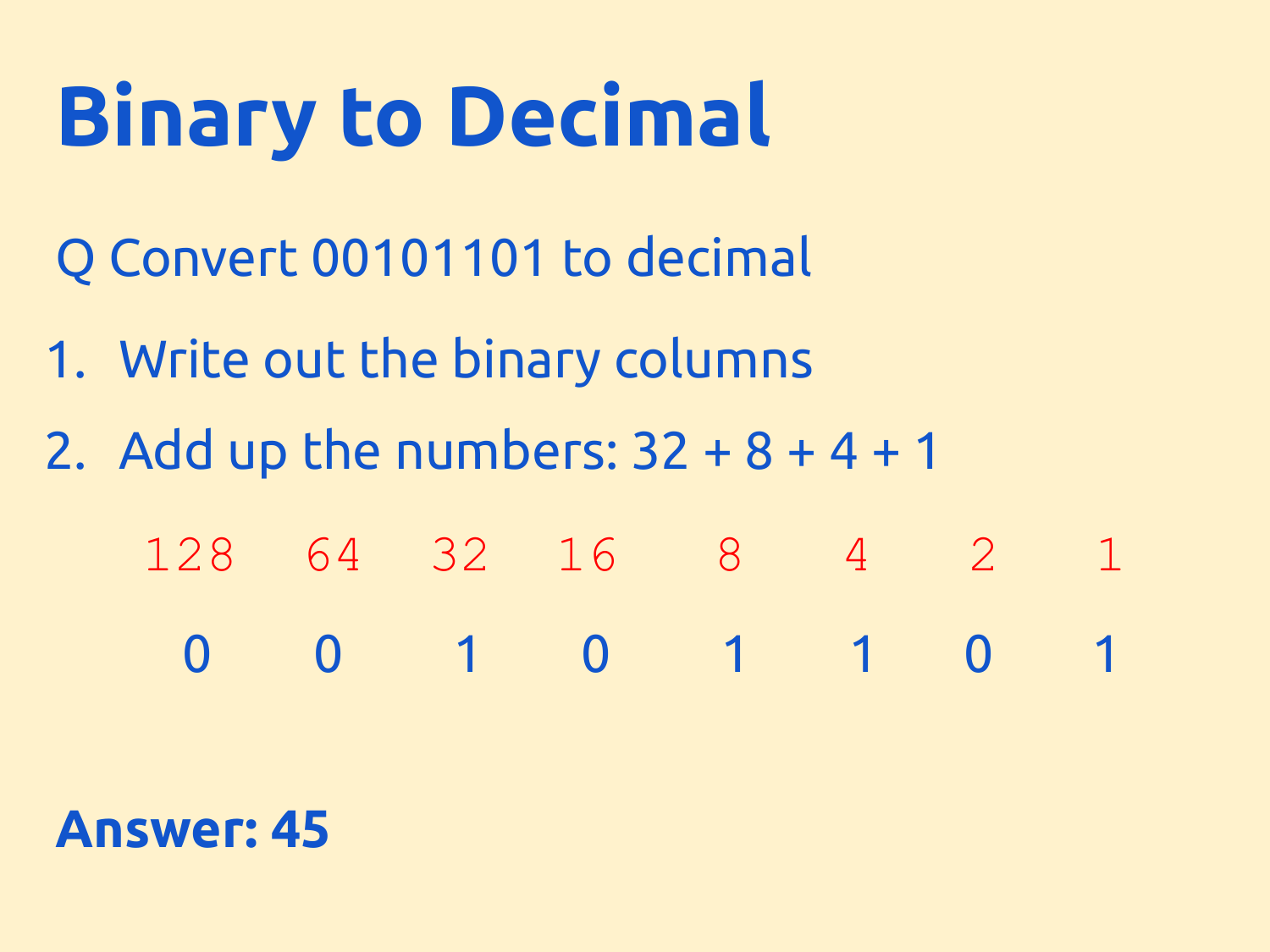# **Decimal to Binary**

- **Q** Convert 73 to 8-bit binary
- 1. Find largest bin column less than 73 (64s)
- 2. Then  $73-64 = 9$ , so find largest colless than 9
- $3.9 8 = 1$ 
	- 128 64 32 16 8 4 2 1 1 1 1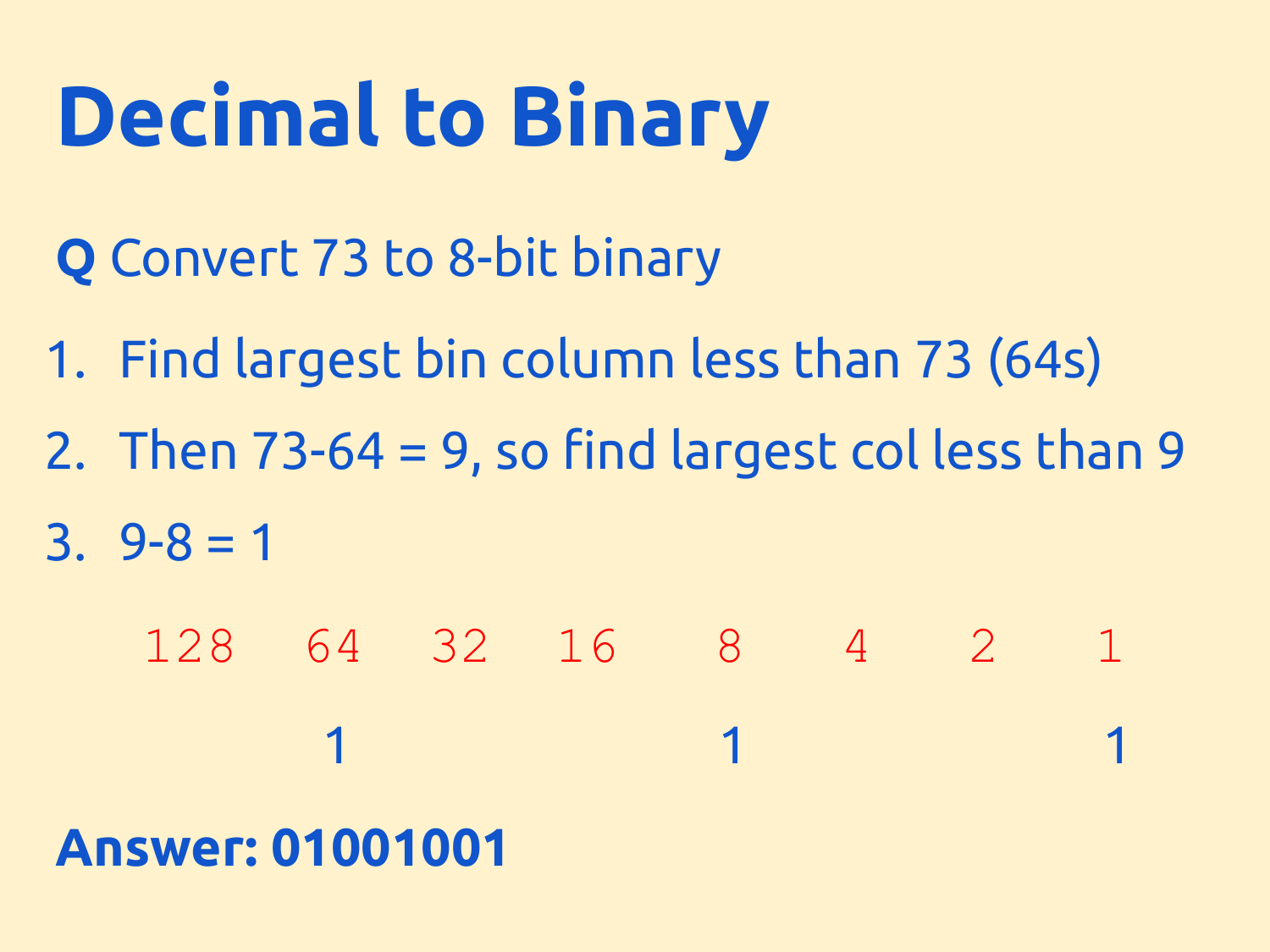# **Adding binary**

- **Q** Convert 73 to 8-bit binary
- 1. Add in each column normally
- 2. Remember:  $2 = 10$  and  $3 = 11$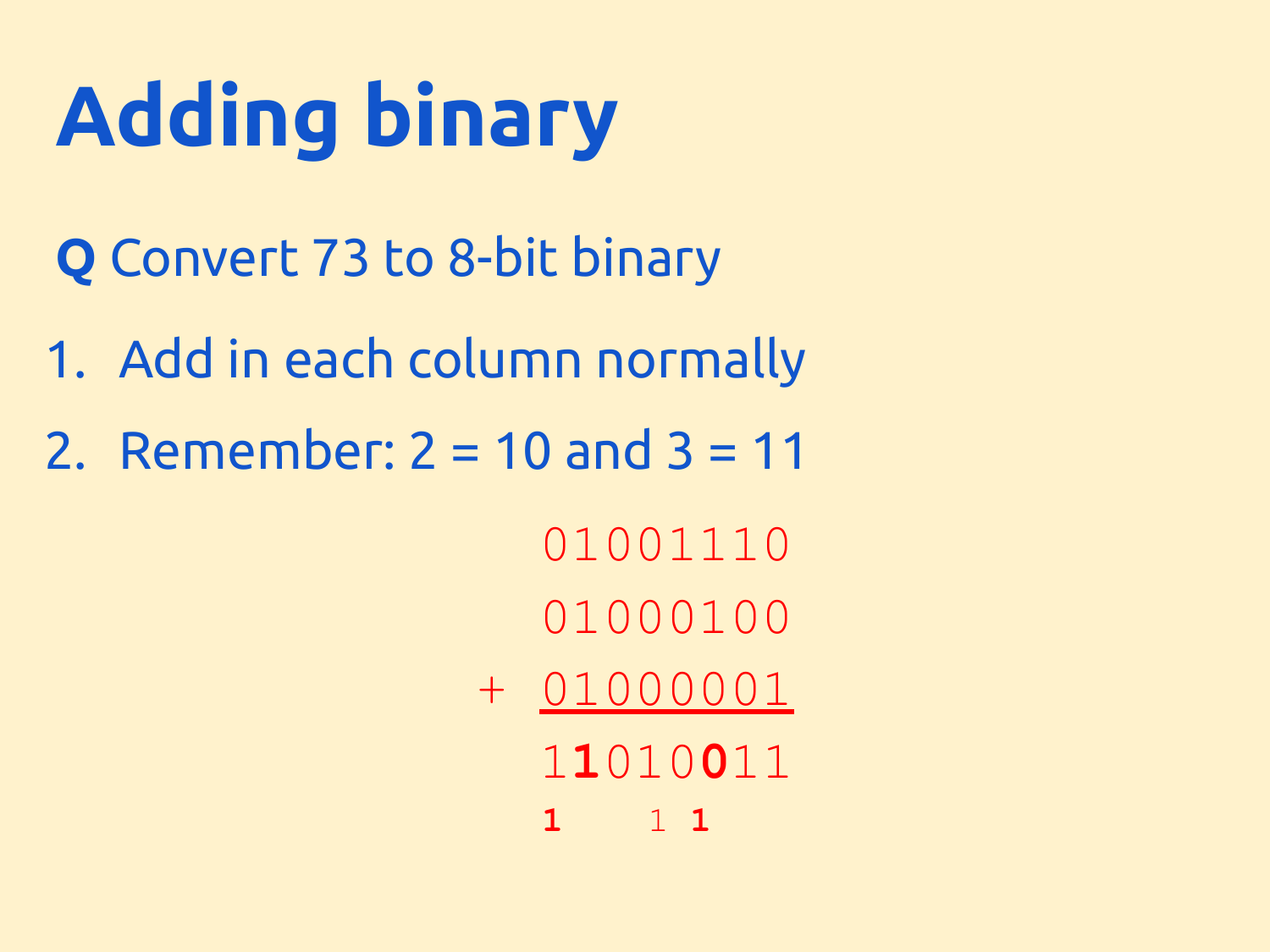# **Hexadecimal nunbers**

## Hexadecimal is base 16:

| <b>Hex</b>     | <b>Decimal</b> | <b>Hex</b> | <b>Decimal</b> |
|----------------|----------------|------------|----------------|
| $\Omega$       | $\Omega$       | 8          | 8              |
| 1              |                | 9          | 9              |
| $\overline{2}$ | $\overline{2}$ | 10         | $\mathsf{A}$   |
| $\overline{3}$ | $\overline{3}$ | 11         | B              |
| $\overline{4}$ | $\overline{4}$ | 12         | $\mathsf{C}$   |
| 5              | 5              | 13         | D              |
| 6              | 6              | 14         | Е              |
|                |                | 15         |                |

| <b>Hex</b> | <b>Decimal</b>          |  |  |
|------------|-------------------------|--|--|
| 8          | 8                       |  |  |
| 9          | 9                       |  |  |
| 10         | $\overline{A}$          |  |  |
| 11         | B                       |  |  |
| 12         | $\overline{\mathsf{C}}$ |  |  |
| 13         | D                       |  |  |
| 14         | E                       |  |  |
| 15         | F                       |  |  |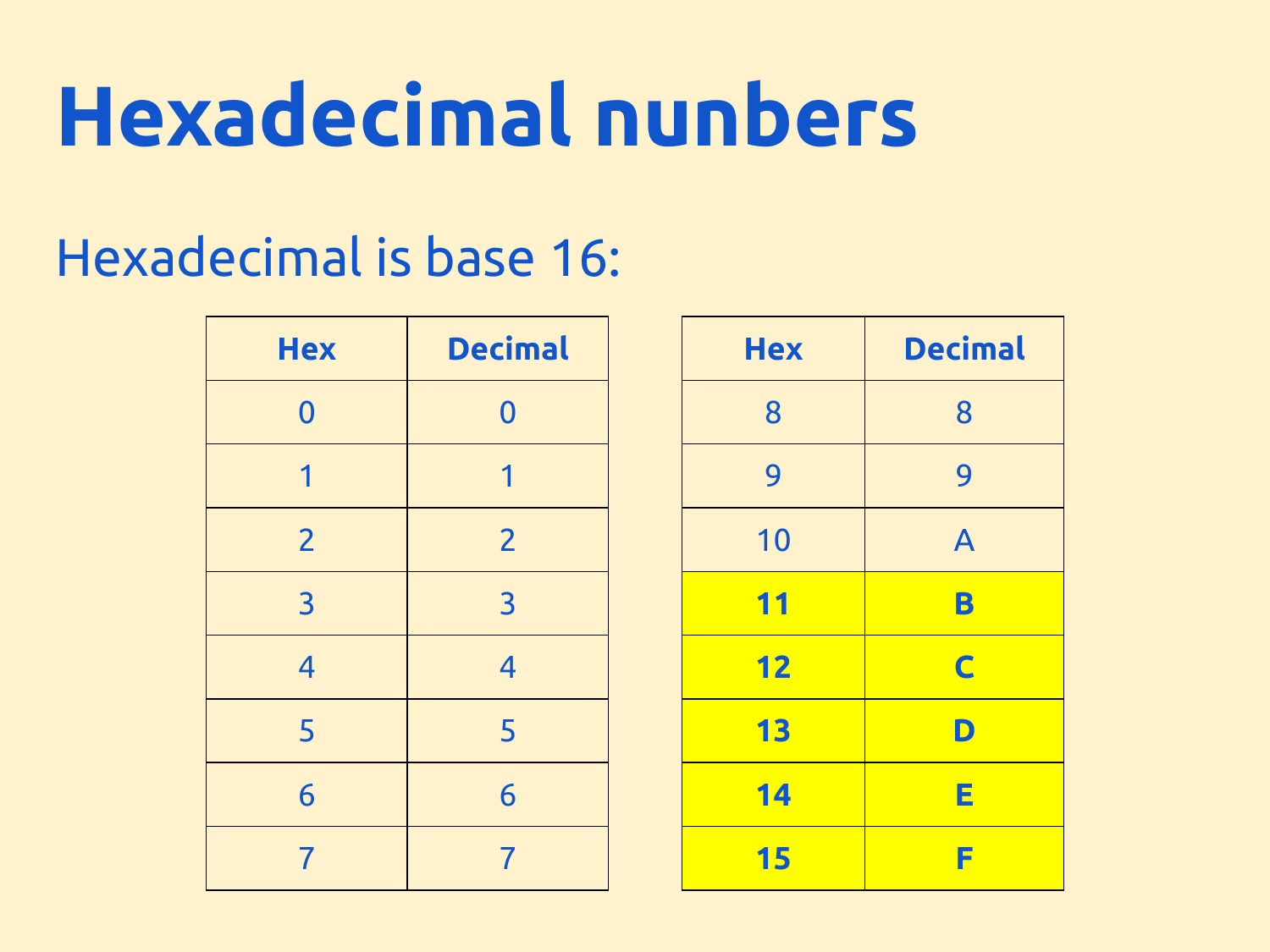# **Binary to hexadecimal**

**Q** Convert 11000111 to hexadecimal

- 1. Split the number in half to create two 4-bit binary numbers: 1100 and 0111
- 2. Convert each half into a hexadecimal value:  $1100 = 8 + 4 =$  decimal  $12 =$  hex C

 $0111 = 4 + 2 + 1 = 8$ 

#### **Answer: C8**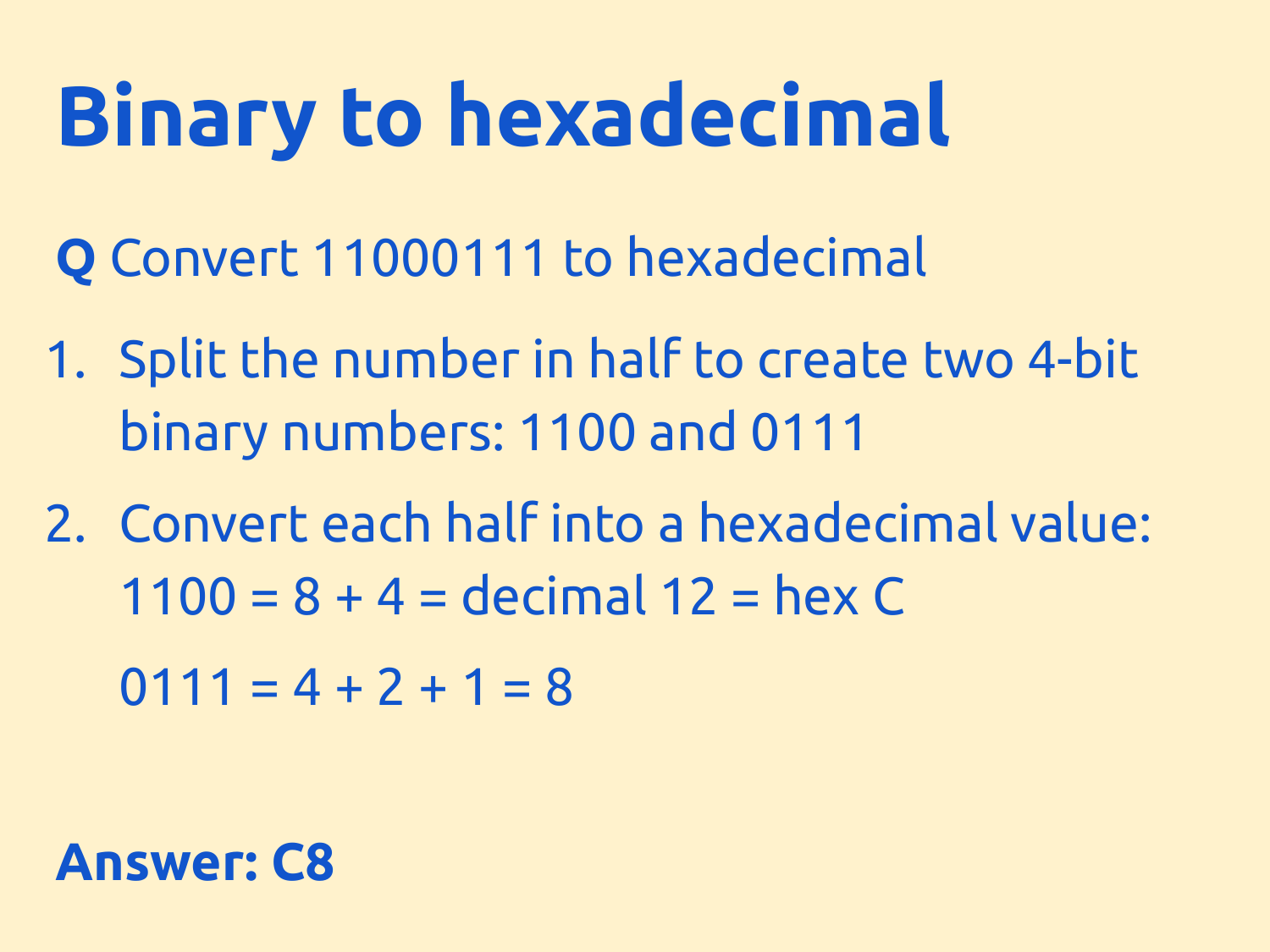# **Hexadecimal to binary**

- **Q** Convert A8 to binary
- 1. Split the number in half A and 8
- 2. Create two 4-bit numbers, one from each half  $A = 10 = 1010$  and  $8 = 1000$
- 3. Join them together: 10101000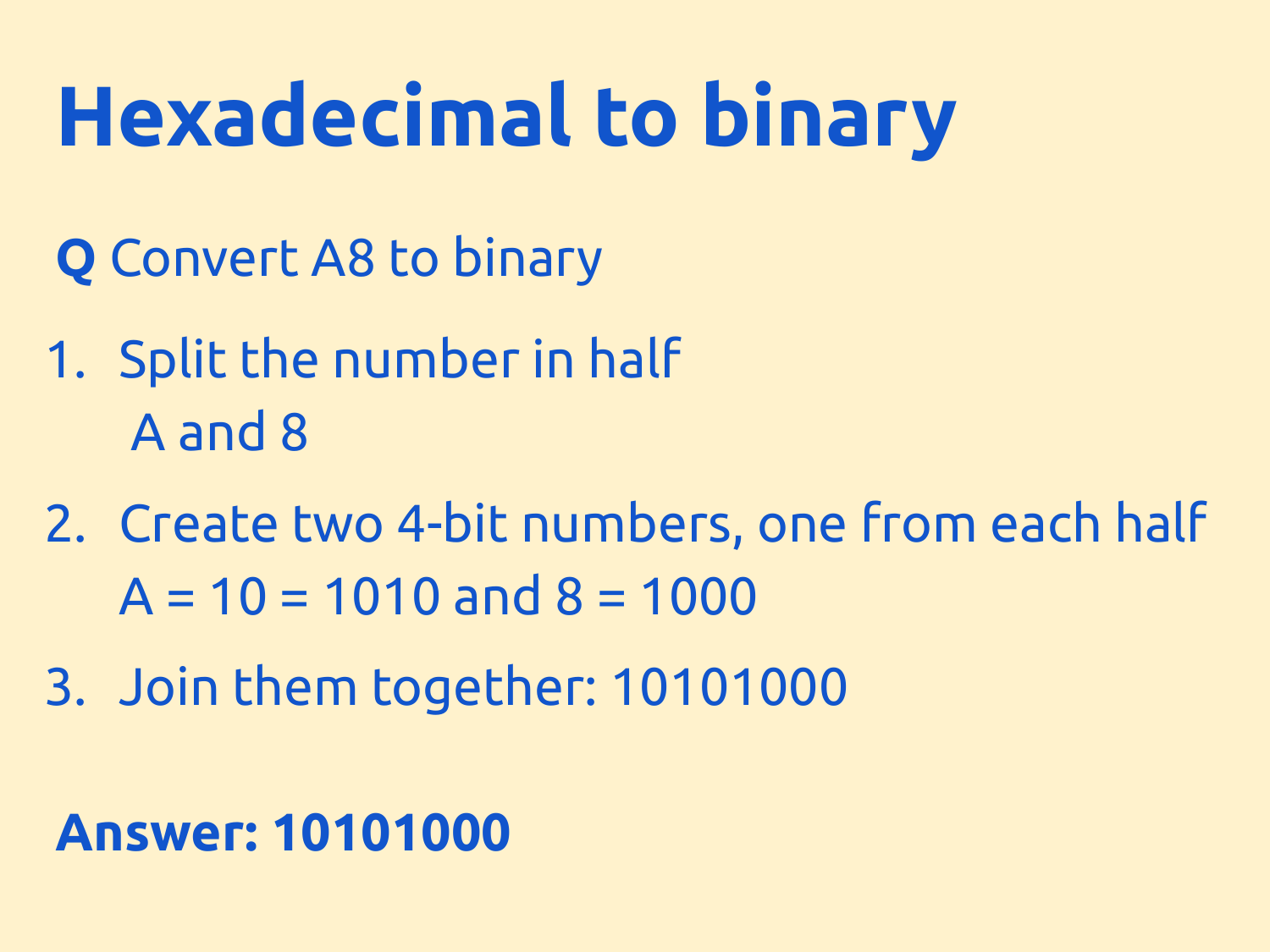# **Hexadecimal to decimal**

- **Q** Convert 3C to decimal
- 1. First part is the 16s:  $3 \times 16 = 48$
- 2. Second part is units:  $C = 12$
- 3. Add them together:  $48 + 12 = 60$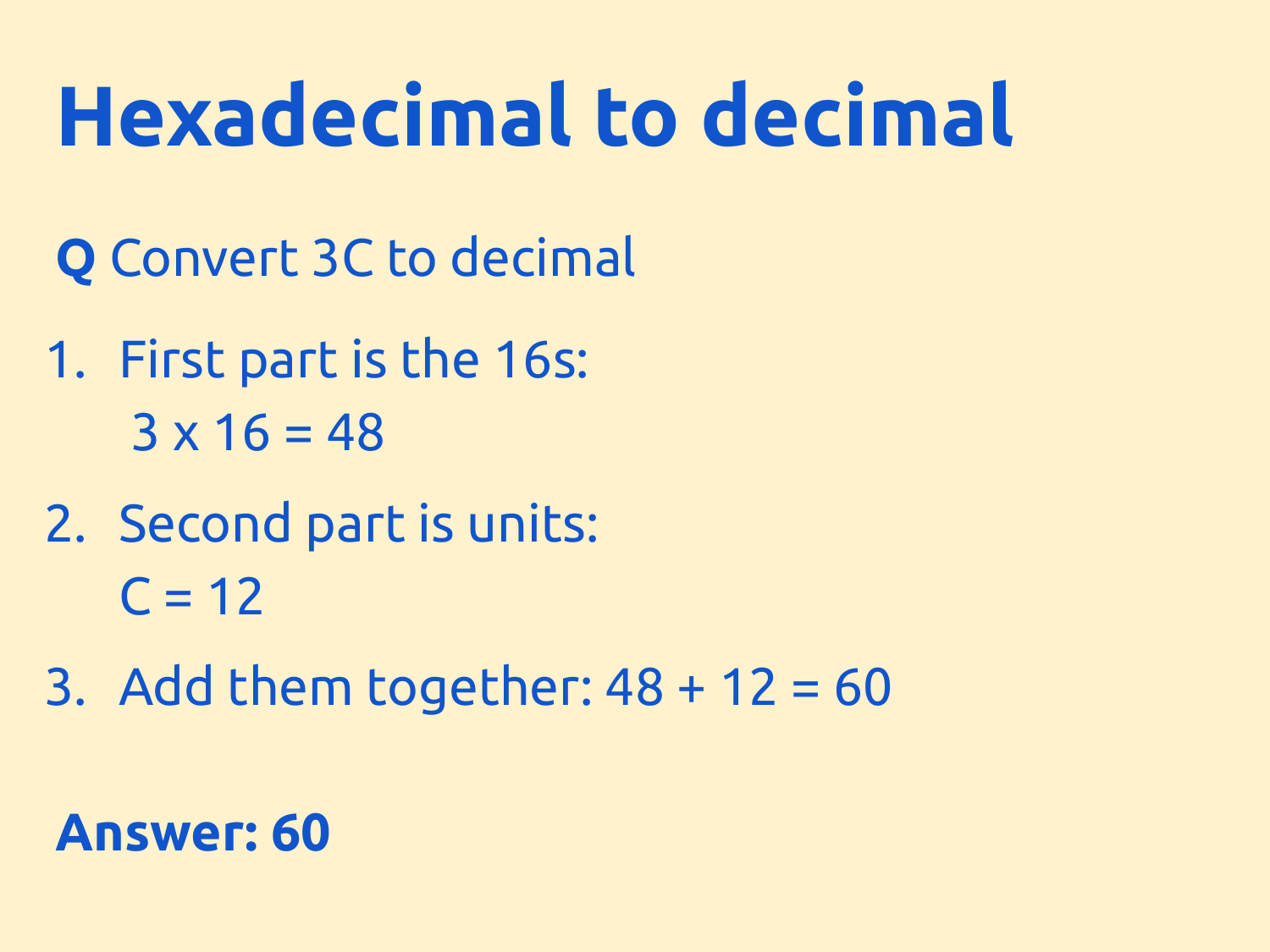# **Decimal to hexadecimal**

- **Q** Convert 156 to decimal
- 1. Divide by 16 to get the first part: 157 / 16 = 9 remainder 13
- 2. Second part is the remainder: Remainder 13 = D in hex
- 3. Join them together: 9D

### **Answer: 9D**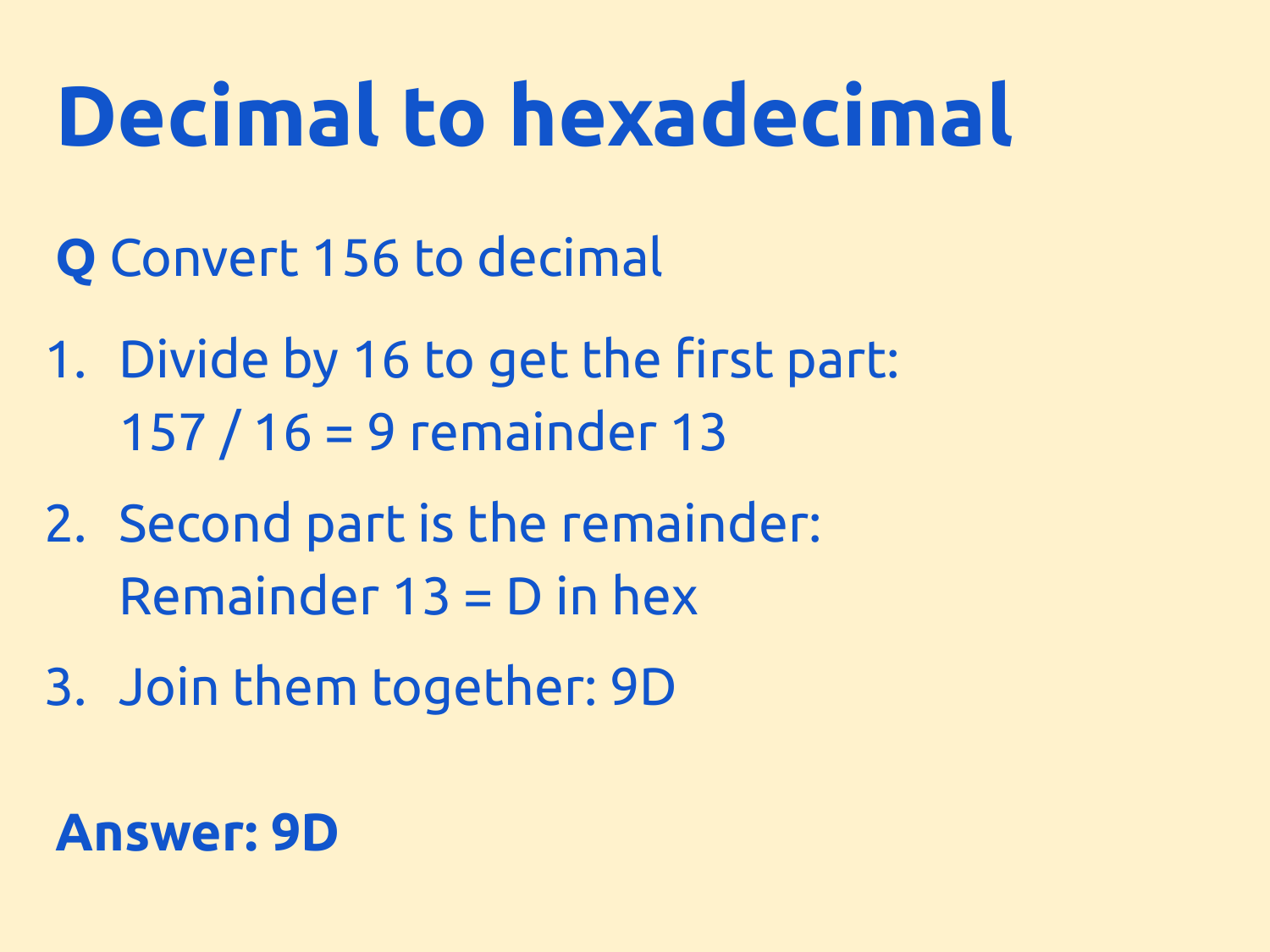# **Left binary shift**

- **Q** Apply a left binary shift of 3 to 00001101
- 1. Remove the first three 0s: 00001101
- 2. Put the 0s on the right end: 01101**000**
- 3. Check the 1s have moved 3 places left

### **Answer: 01101000**

1 left: double; 2 left: x4; 3 left: x8; 4 left: x16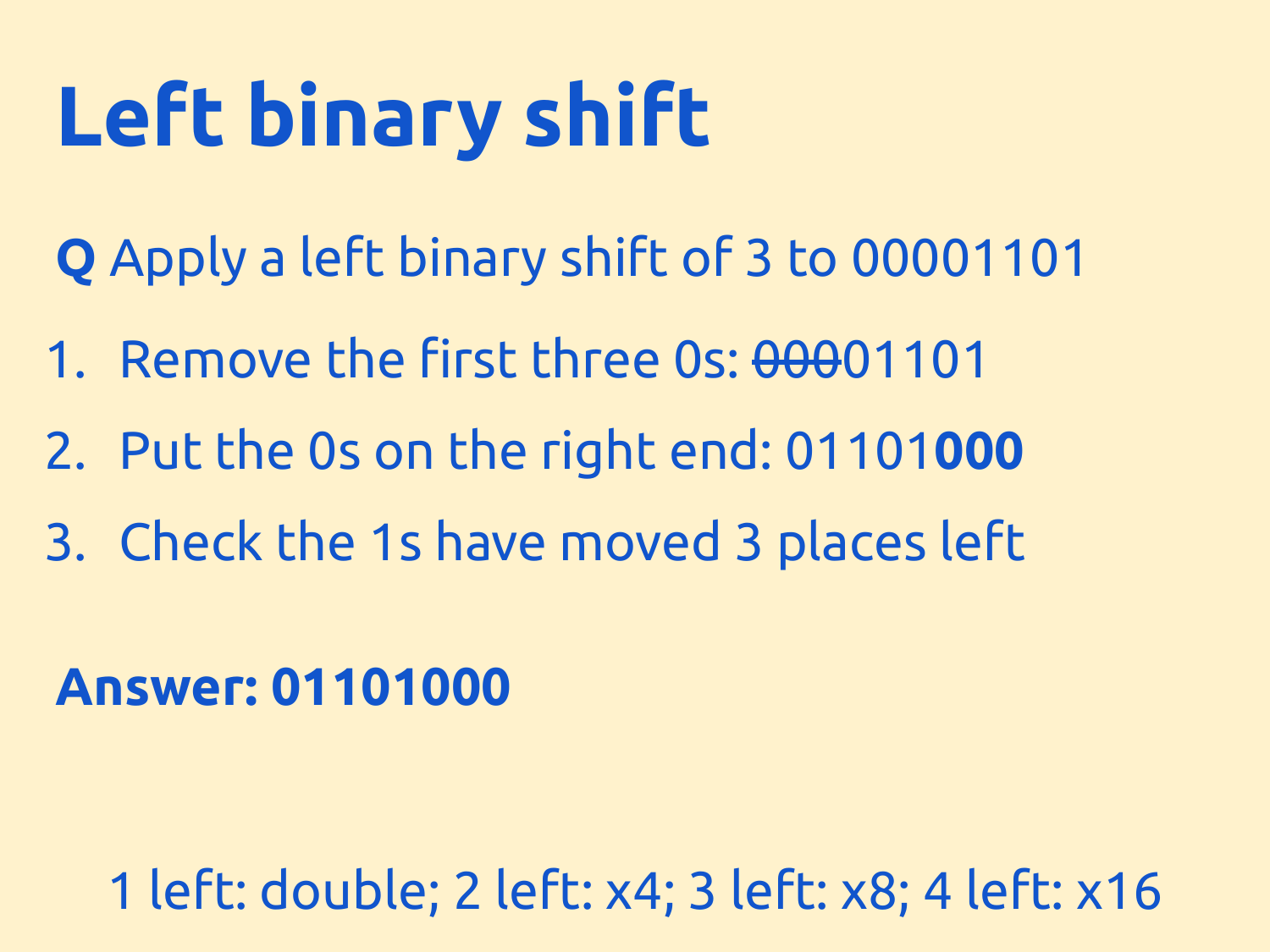# **Right binary shift**

- **Q** Apply a right binary shift of 2 to 01101000
- 1. Remove the last two 0s: 011010<del>00</del>
- 2. Add the 0s on the left end: **00**011010
- 3. Check the 1s have moved 2 places right

### **Answer: 00011010**

1 right: half; 2 right: quarter ( div by 4); 3 right: eighth (div by 8) etc...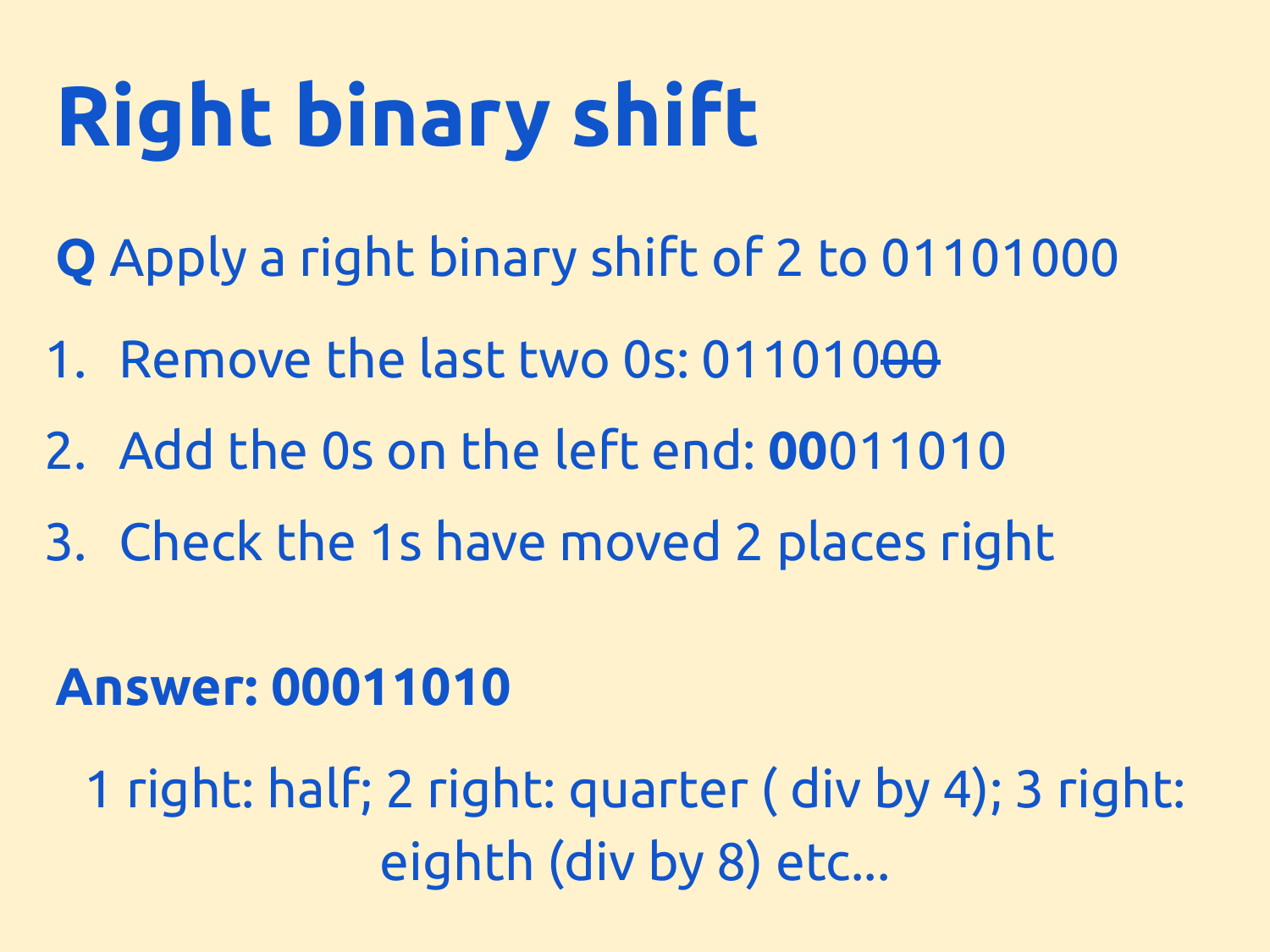## **Bits, Bytes and so on**

8 bits in a Byte 1000 Bytes in a kiloByte 1000 kB in a Megabyte 1000MB in a Gigabyte 1000GB in a Terrabyte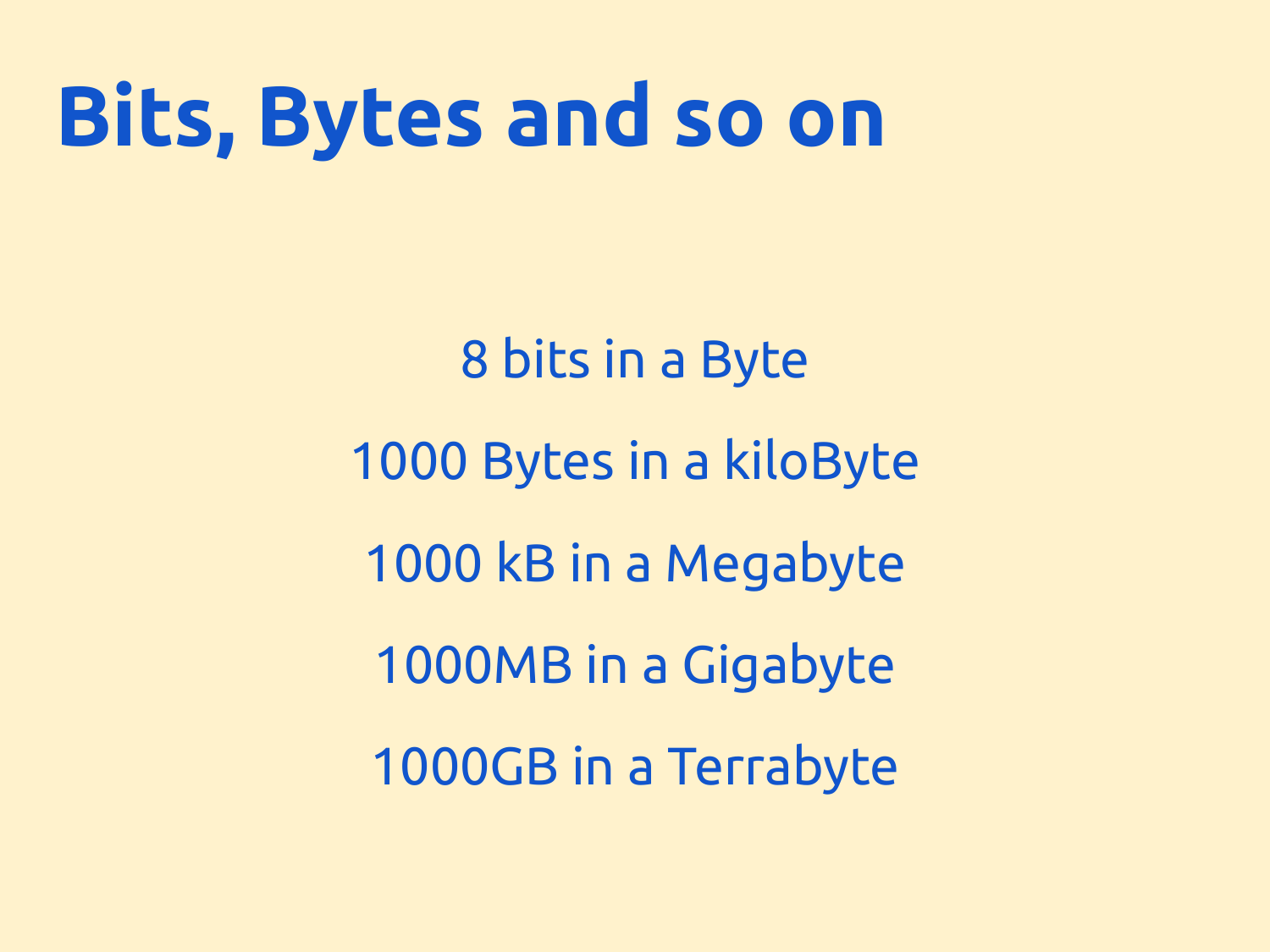# **Bits, Bytes and so on**

- **Q** Convert 16,000,000 bits to Megabytes
- 16,000,000 / 8 = 2,000,000 Bytes
- 2,000,000 / 1000 = 2,000 kiloBytes
- 2,000 / 1000 = 2 Megabytes

#### **Answer: 2 MB**